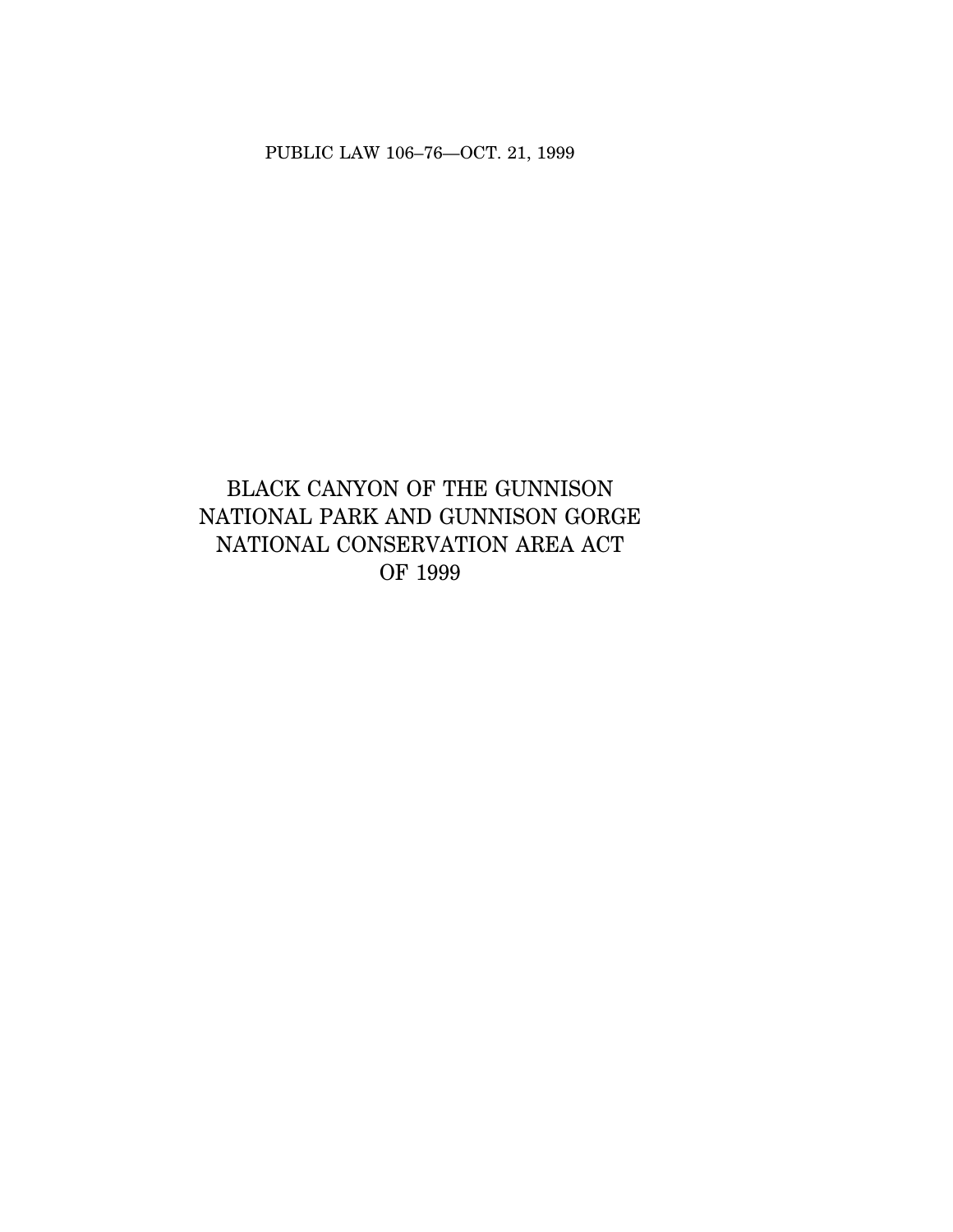# Public Law 106–76 106th Congress

# An Act

Oct. 21, 1999 [S. 323]

To redesignate the Black Canyon of the Gunnison National Monument as a national park and establish the Gunnison Gorge National Conservation Area, and for other purposes.

*Be it enacted by the Senate and House of Representatives of the United States of America in Congress assembled,* 

# **SECTION 1. SHORT TITLE.**

This Act may be cited as the ''Black Canyon of the Gunnison National Park and Gunnison Gorge National Conservation Area Act of 1999''.

# **SEC. 2. FINDINGS.**

Congress finds that—

(1) Black Canyon of the Gunnison National Monument was established for the preservation of its spectacular gorges and additional features of scenic, scientific, and educational interest;

(2) the Black Canyon of the Gunnison and adjacent upland include a variety of unique ecological, geological, scenic, historical, and wildlife components enhanced by the serenity and rural western setting of the area;

(3) the Black Canyon of the Gunnison and adjacent land provide extensive opportunities for educational and recreational activities, and are publicly used for hiking, camping, and fishing, and for wilderness value, including solitude;

(4) adjacent public land downstream of the Black Canyon of the Gunnison National Monument has wilderness value and offers unique geological, paleontological, scientific, educational, and recreational resources;

(5) public land adjacent to the Black Canyon of the Gunnison National Monument contributes to the protection of the wildlife, viewshed, and scenic qualities of the Black Canyon;

(6) some private land adjacent to the Black Canyon of the Gunnison National Monument has exceptional natural and scenic value that would be threatened by future development pressures;

(7) the benefits of designating public and private land surrounding the national monument as a national park include greater long-term protection of the resources and expanded visitor use opportunities; and

(8) land in and adjacent to the Black Canyon of the Gunnison Gorge is—

(A) recognized for offering exceptional multiple use opportunities;

Black Canyon of the Gunnison National Park and Gunnison Gorge National Conservation Area Act of 1999. Colorado. 16 USC 410fff note. 16 USC 410fff.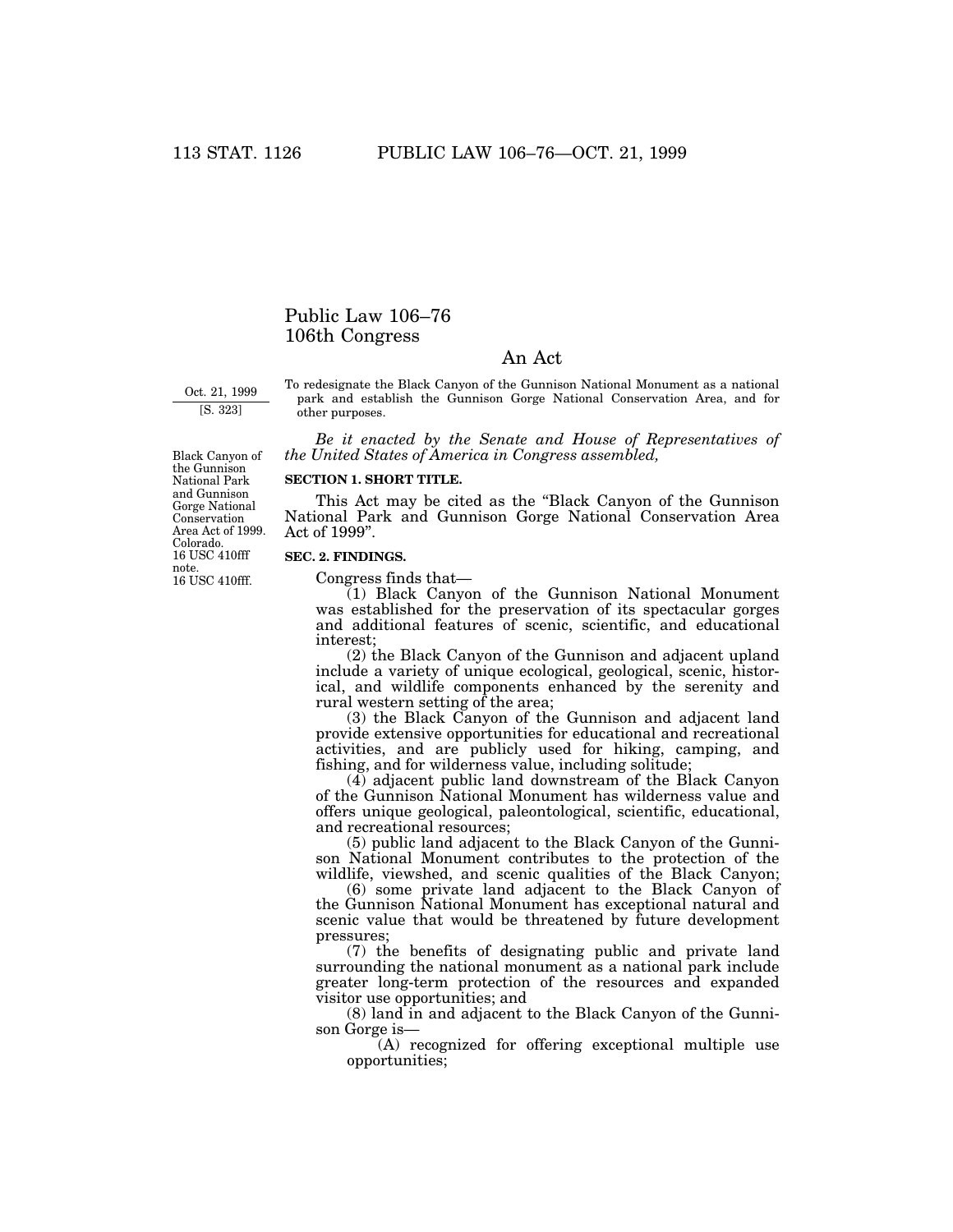(B) recognized for offering natural, cultural, scenic, wilderness, and recreational resources; and

(C) worthy of additional protection as a national conservation area, and with respect to the Gunnison Gorge itself, as a component of the national wilderness system.

#### **SEC. 3. DEFINITIONS.**

In this Act:

(1) CONSERVATION AREA.—The term ''Conservation Area'' means the Gunnison Gorge National Conservation Area, consisting of approximately 57,725 acres surrounding the Gunnison Gorge as depicted on the Map.

(2) MAP.—The term ''Map'' means the map entitled ''Black Canyon of the Gunnison National Park and Gunnison Gorge NCA—1/22/99''. The map shall be on file and available for public inspection in the offices of the Department of the Interior.

(3) PARK.—The term "Park" means the Black Canyon of the Gunnison National Park established under section 4 and depicted on the Map.

(4) SECRETARY.—The term ''Secretary'' means the Secretary of the Interior.

#### **SEC. 4. ESTABLISHMENT OF BLACK CANYON OF THE GUNNISON** 16 USC 410fff–2. **NATIONAL PARK.**

(a) ESTABLISHMENT.—There is hereby established the Black Canyon of the Gunnison National Park in the State of Colorado as generally depicted on the map identified in section 3. The Black Canyon of the Gunnison National Monument is hereby abolished as such, the lands and interests therein are incorporated within and made part of the new Black Canyon of the Gunnison National Park, and any funds available for purposes of the monument shall be available for purposes of the park.

(b) ADMINISTRATION.—Upon enactment of this title, the Secretary shall transfer the lands under the jurisdiction of the Bureau of Land Management which are identified on the map for inclusion in the park to the administrative jurisdiction of the National Park Service. The Secretary shall administer the park in accordance with this Act and laws generally applicable to units of the National Park System, including the Act entitled "An Act to establish a National Park Service, and for other purposes'', approved August 25, 1916 (16 U.S.C. 1, 2–4), and the Act entitled ''An Act to provide for the preservation of historic American sites, buildings, objects, and antiquities of national significance, and for other purposes, approved August 21, 1935 (16 U.S.C. 461 et seq.).

(c) MAPS AND LEGAL DESCRIPTION.—As soon as practicable after the date of the enactment of this Act, the Secretary shall file maps and a legal description of the park with the Committee on Energy and Natural Resources of the United States Senate and the Committee on Resources of the United States House of Representatives. Such maps and legal description shall have the same force and effect as if included in this Act, except that the Secretary may correct clerical and typographical errors in such legal description and maps. The maps and legal description shall be on file and available for public inspection in the appropriate offices of the National Park Service.

(d) WITHDRAWAL.—Subject to valid existing rights, all Federal lands within the park are hereby withdrawn from all forms of entry, appropriation, or disposal under the public land laws; from

16 USC 410fff–1.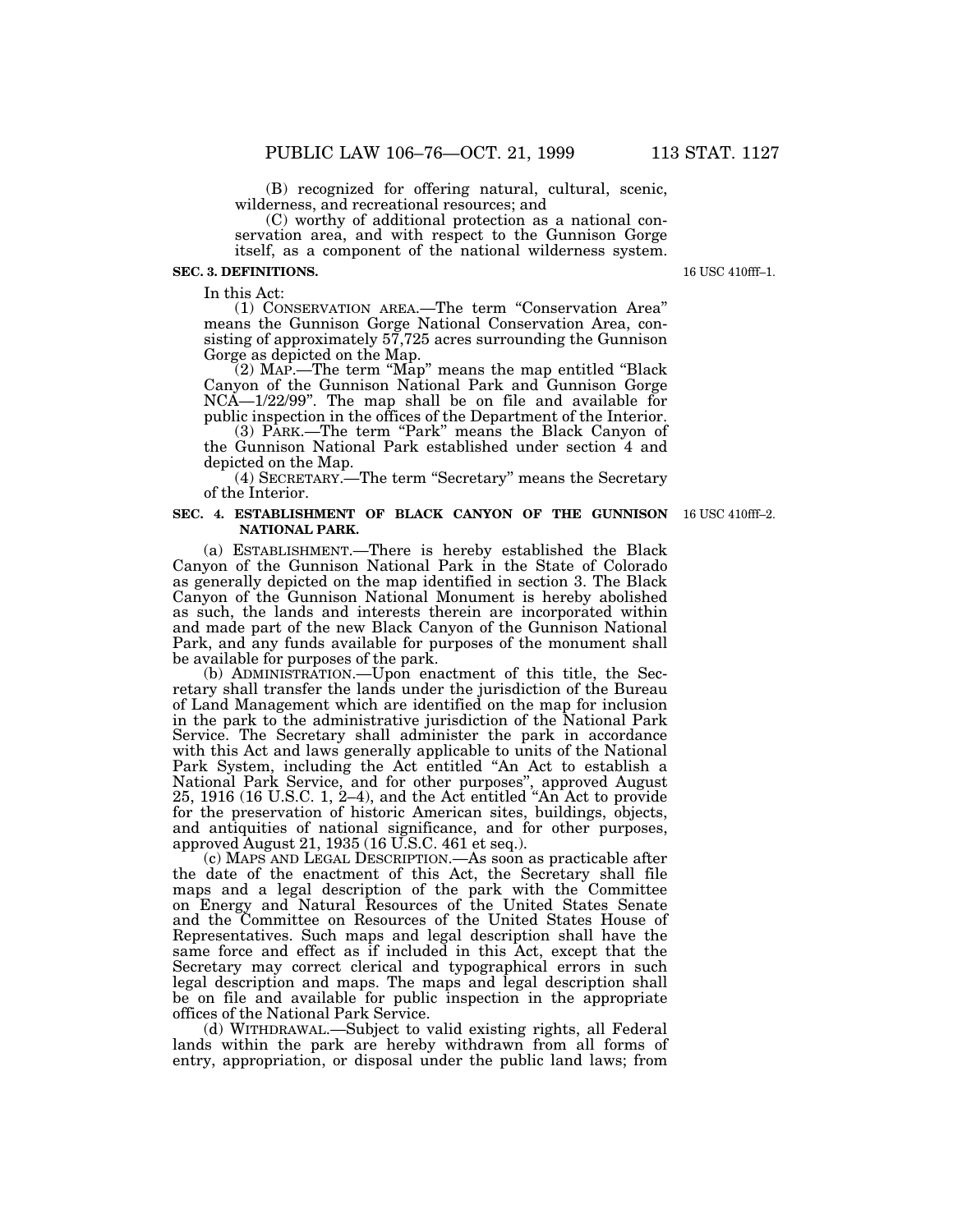location, entry, and patent under the mining laws; and from disposition under all laws relating to mineral and geothermal leasing, and all amendments thereto.

(e) GRAZING.—(1)(A) Consistent with the requirements of this subsection, including the limitation in paragraph (3), the Secretary shall allow the grazing of livestock within the park to continue where authorized under permits or leases in existence as of the date of the enactment of this Act. Grazing shall be at no more than the current level, and subject to applicable laws and National Park Service regulations.

(B) Nothing in this subsection shall be construed as extending grazing privileges for any party or their assignee in any area of the park where, prior to the date of the enactment of this Act, such use was scheduled to expire according to the terms of a settlement by the United States Claims Court affecting property incorporated into the boundary of the Black Canyon of the Gunnison National Monument.

(C) Nothing in this subsection shall prohibit the Secretary from accepting the voluntary termination of leases or permits for grazing within the park.

(2) Within areas of the park designated as wilderness, the grazing of livestock, where authorized under permits in existence as of the date of the enactment of this Act, shall be permitted to continue subject to such reasonable regulations, policies, and practices as the Secretary deems necessary, consistent with this Act, the Wilderness Act, and other applicable laws and National Park Service regulations.

(3) With respect to the grazing permits and leases referenced in this subsection, the Secretary shall allow grazing to continue, subject to periodic renewal—

(A) with respect to a permit or lease issued to an individual, for the lifetime of the individual who was the holder of the permit or lease on the date of the enactment of this Act; and

(B) with respect to a permit or lease issued to a partnership, corporation, or other legal entity, for a period which shall terminate on the same date that the last permit or lease held under subparagraph (A) terminates, unless the partnership, corporation, or legal entity dissolves or terminates before such time, in which case the permit or lease shall terminate with the partnership, corporation, or legal entity.

16 USC 410fff–3.

### **SEC. 5. ACQUISITION OF PROPERTY AND MINOR BOUNDARY ADJUST-MENTS.**

(a) ADDITIONAL ACQUISITIONS.—

(1) IN GENERAL.—The Secretary may acquire land or interests in land depicted on the Map as proposed additions. (2) METHOD OF ACQUISITION.—

(A) IN GENERAL.—Land or interests in land may be acquired by—

(i) donation;

(ii) transfer;

(iii) purchase with donated or appropriated funds; or

(iv) exchange.

(B) CONSENT.—No land or interest in land may be acquired without the consent of the owner of the land.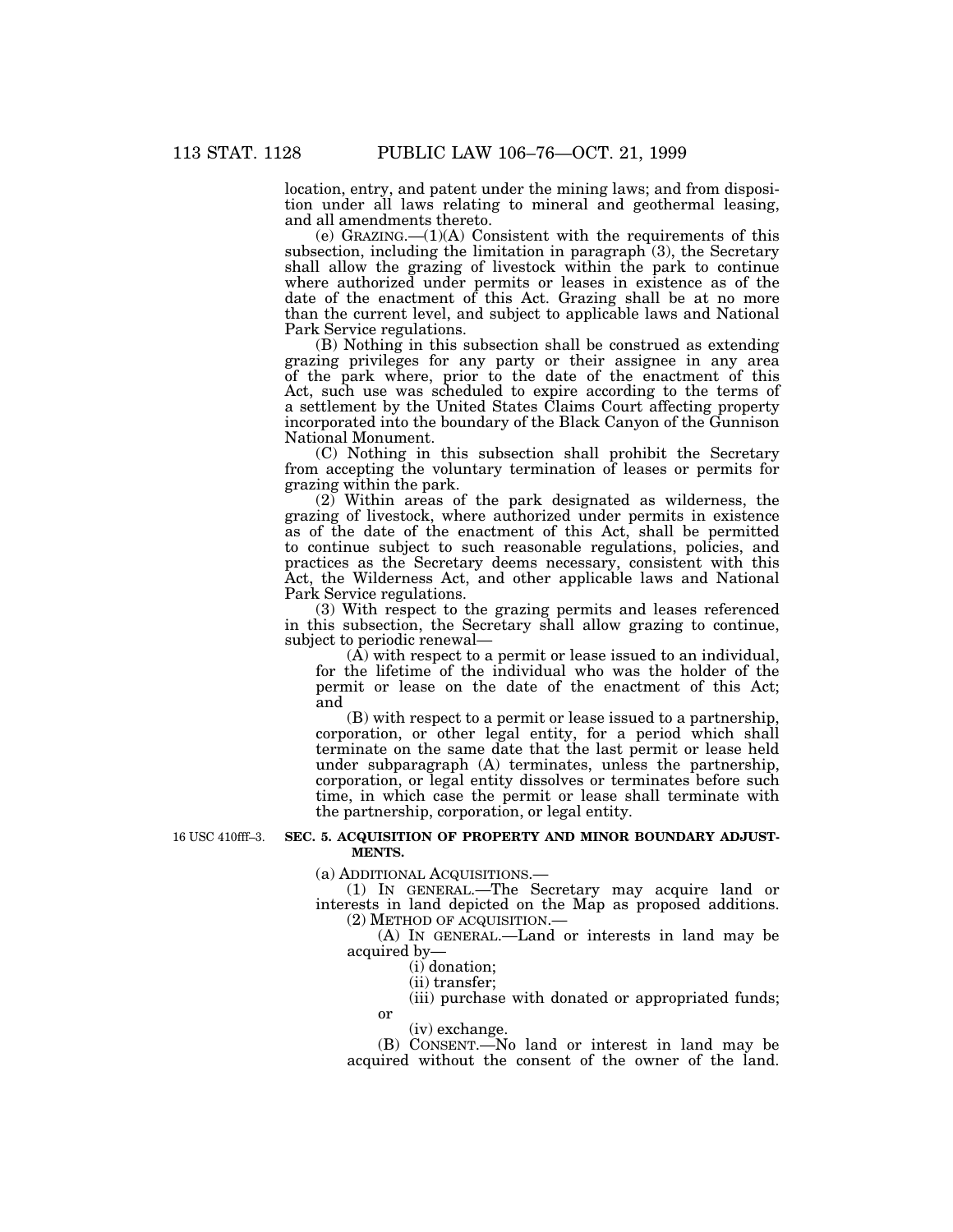(b) BOUNDARY REVISION.—After acquiring land for the Park, the Secretary shall—

(1) revise the boundary of the Park to include newlyacquired land within the boundary; and

(2) administer newly-acquired land subject to applicable laws (including regulations).

(c) BOUNDARY SURVEY.—As soon as practicable and subject to the availability of funds the Secretary shall complete an official boundary survey of the Park.

(d) HUNTING ON PRIVATELY OWNED LANDS.—

(1) IN GENERAL.—The Secretary may permit hunting on privately owned land added to the Park under this Act, subject to limitations, conditions, or regulations that may be prescribed by the Secretary.

(2) TERMINATION OF AUTHORITY.—On the date that the Secretary acquires fee ownership of any privately owned land added to the Park under this Act, the authority under paragraph (1) shall terminate with respect to the privately owned land acquired.

#### **SEC. 6. EXPANSION OF THE BLACK CANYON OF THE GUNNISON WILDERNESS.**

16 USC 410fff–4, 1132 note.

(a) EXPANSION OF BLACK CANYON OF THE GUNNISON WILDER-NESS.—The Black Canyon of the Gunnison Wilderness, as established by subsection (b) of the first section of Public Law 94– 567 (90 Stat. 2692), is expanded to include the parcel of land depicted on the Map as "Tract A" and consisting of approximately  $4,\overline{4}19$  acres.

(b) ADMINISTRATION.—The Black Canyon of the Gunnison Wilderness shall be administered as a component of the Park.

#### **SEC. 7. ESTABLISHMENT OF THE GUNNISON GORGE NATIONAL CON-**16 USC 410fff–5. **SERVATION AREA.**

(a) IN GENERAL.—There is established the Gunnison Gorge National Conservation Area, consisting of approximately 57,725 acres as generally depicted on the Map.

(b) MANAGEMENT OF CONSERVATION AREA.—The Secretary, acting through the Director of the Bureau of Land Management, shall manage the Conservation Area to protect the resources of the Conservation Area in accordance with—

(1) this Act;

(2) the Federal Land Policy and Management Act of 1976 (43 U.S.C. 1701 et seq.); and

(3) other applicable provisions of law.

(c) WITHDRAWAL.—Subject to valid existing rights, all Federal lands within the Conservation Area are hereby withdrawn from all forms of entry, appropriation or disposal under the public land laws; from location, entry, and patent under the mining laws; and from disposition under all laws relating to mineral and geothermal leasing, and all amendments thereto.

(d) HUNTING, TRAPPING, AND FISHING.

(1) IN GENERAL.—The Secretary shall permit hunting, trapping, and fishing within the Conservation Area in accordance with applicable laws (including regulations) of the United States and the State of Colorado.

(2) EXCEPTION.—The Secretary, after consultation with the Colorado Division of Wildlife, may issue regulations designating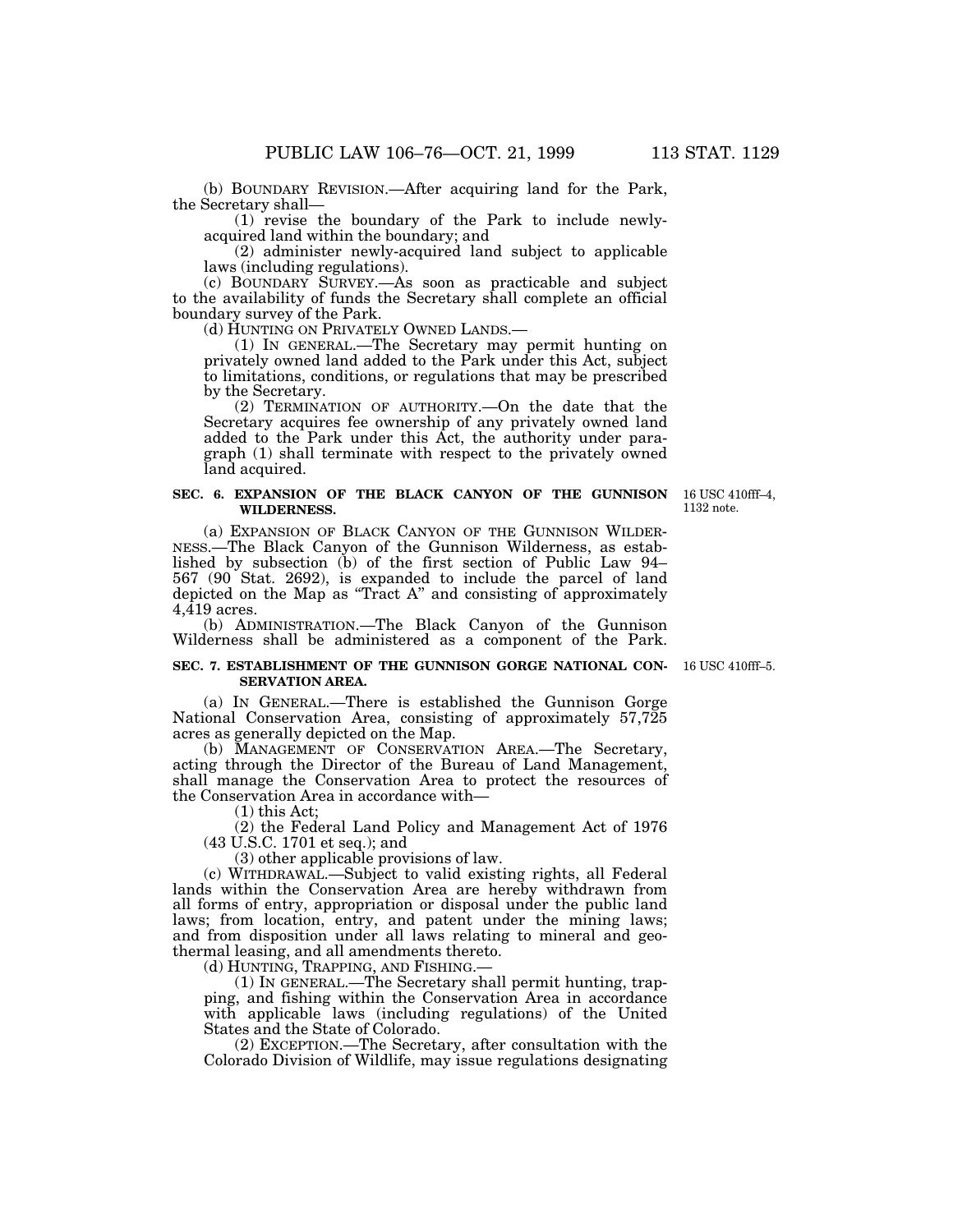zones where and establishing periods when no hunting or trapping shall be permitted for reasons concerning—

(A) public safety;

(B) administration; or

(C) public use and enjoyment.

(e) USE OF MOTORIZED VEHICLES.—In addition to the use of motorized vehicles on established roadways, the use of motorized vehicles in the Conservation Area shall be allowed to the extent the use is compatible with off-highway vehicle designations as described in the management plan in effect on the date of the enactment of this Act.

(f) CONSERVATION AREA MANAGEMENT PLAN.—

(1) IN GENERAL.—Not later than 4 years after the date of the enactment of this Act, the Secretary shall—

(A) develop a comprehensive plan for the long-range protection and management of the Conservation Area; and (B) transmit the plan to—

(i) the Committee on Energy and Natural Resources of the Senate; and

(ii) the Committee on Resources of the House of Representatives.

(2) CONTENTS OF PLAN.—The plan—

(A) shall describe the appropriate uses and management of the Conservation Area in accordance with this Act;

(B) may incorporate appropriate decisions contained in any management or activity plan for the area completed prior to the date of the enactment of this Act;

(C) may incorporate appropriate wildlife habitat management plans or other plans prepared for the land within or adjacent to the Conservation Area prior to the date of the enactment of this Act;

(D) shall be prepared in close consultation with appropriate Federal, State, county, and local agencies; and

(E) may use information developed prior to the date of the enactment of this Act in studies of the land within or adjacent to the Conservation Area.

(g) BOUNDARY REVISIONS.—The Secretary may make revisions to the boundary of the Conservation Area following acquisition of land necessary to accomplish the purposes for which the Conservation Area was designated.

16 USC 410fff–6, 1132 note.

#### **SEC. 8. DESIGNATION OF WILDERNESS WITHIN THE CONSERVATION AREA.**

(a) GUNNISON GORGE WILDERNESS.—

(1) IN GENERAL.—Within the Conservation Area, there is designated as wilderness, and as a component of the National Wilderness Preservation System, the Gunnison Gorge Wilderness, consisting of approximately 17,700 acres, as generally depicted on the Map.

(2) ADMINISTRATION.<br>(A) WILDERNESS

(A) WILDERNESS STUDY AREA EXEMPTION.—The approximately 300-acre portion of the wilderness study area depicted on the Map for release from section 603 of the Federal Land Policy and Management Act of 1976 (43 U.S.C. 1782) shall not be subject to section 603(c) of that Act.

Deadline.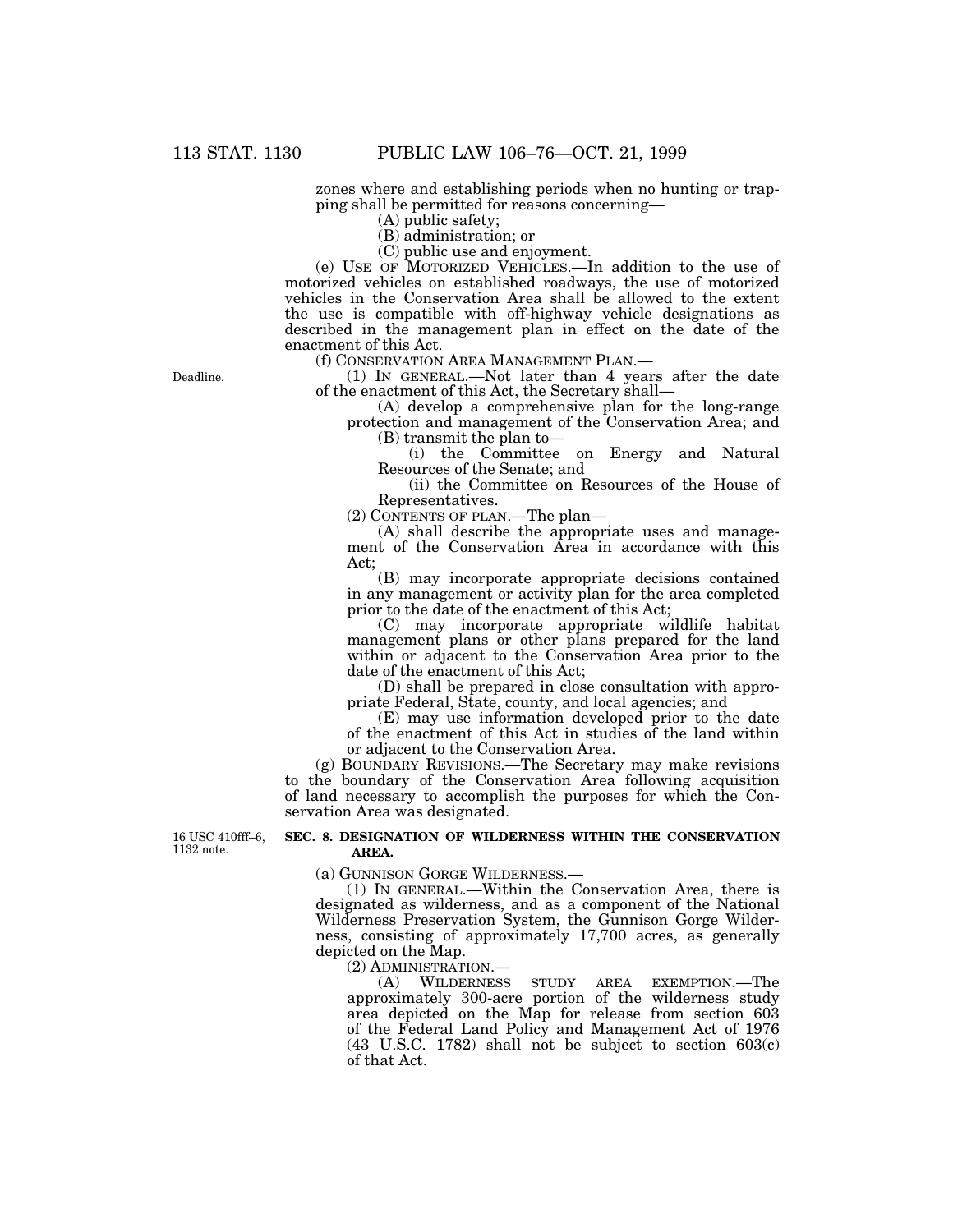(B) INCORPORATION INTO NATIONAL CONSERVATION AREA.—The portion of the wilderness study area described in subparagraph (A) shall be incorporated into the Conservation Area.

(b) ADMINISTRATION.—Subject to valid rights in existence on the date of the enactment of this Act, the wilderness areas designated under this Act shall be administered by the Secretary in accordance with the Wilderness Act (16 U.S.C. 1131 et seq.) except that any reference in such provisions to the effective date of the Wilderness Act shall be deemed to be a reference to the effective date of this Act and any reference to the Secretary of Agriculture shall be deemed to be a reference to the Secretary of the Interior.

(c) STATE RESPONSIBILITY.—As provided in section  $4(d)(7)$  of the Wilderness Act (16 U.S.C. 1133 $(d)(7)$ ), nothing in this Act or in the Wilderness Act shall affect the jurisdiction or responsibilities of the State of Colorado with respect to wildlife and fish on the public land located in that State.

(d) MAPS AND LEGAL DESCRIPTIONS.—As soon as practicable after the date of the enactment of this section, the Secretary of the Interior shall file a map and a legal description of the Gunnison Gorge Wilderness with the Committee on Energy and Natural Resources of the United States Senate and the Committee on Resources of the United States House of Representatives. This map and description shall have the same force and effect as if included in this Act. The Secretary of the Interior may correct clerical and typographical errors in the map and legal description. The map and legal description shall be on file and available in the office of the Director of the Bureau of Land Management (BLM).

### **SEC. 9. WITHDRAWAL.**

Subject to valid existing rights, the Federal lands identified on the Map as ''BLM Withdrawal (Tract B)'' (comprising approximately 1,154 acres) are hereby withdrawn from all forms of entry, appropriation or disposal under the public land laws; from location, entry, and patent under the mining laws; and from disposition under all laws relating to mineral and geothermal leasing, and all amendments thereto.

#### **SEC. 10. WATER RIGHTS.**

(a) EFFECT ON WATER RIGHTS.—Nothing in this Act shall— (1) constitute an express or implied reservation of water for any purpose; or

(2) affect any water rights in existence prior to the date of the enactment of this Act, including any water rights held by the United States.

(b) ADDITIONAL WATER RIGHTS.—Any new water right that the Secretary determines is necessary for the purposes of this Act shall be established in accordance with the procedural and substantive requirements of the laws of the State of Colorado.

#### **SEC. 11. STUDY OF LANDS WITHIN AND ADJACENT TO CURECANTI**  16 USC 410fff–9. **NATIONAL RECREATION AREA.**

(a) IN GENERAL.—Not later than 3 years after the date of Deadline. the enactment of this Act, the Secretary, acting through the Director of the National Park Service, shall conduct a study concerning land protection and open space within and adjacent to the area administered as the Curecanti National Recreation Area.

16 USC 410fff–7.

16 USC 410fff–8.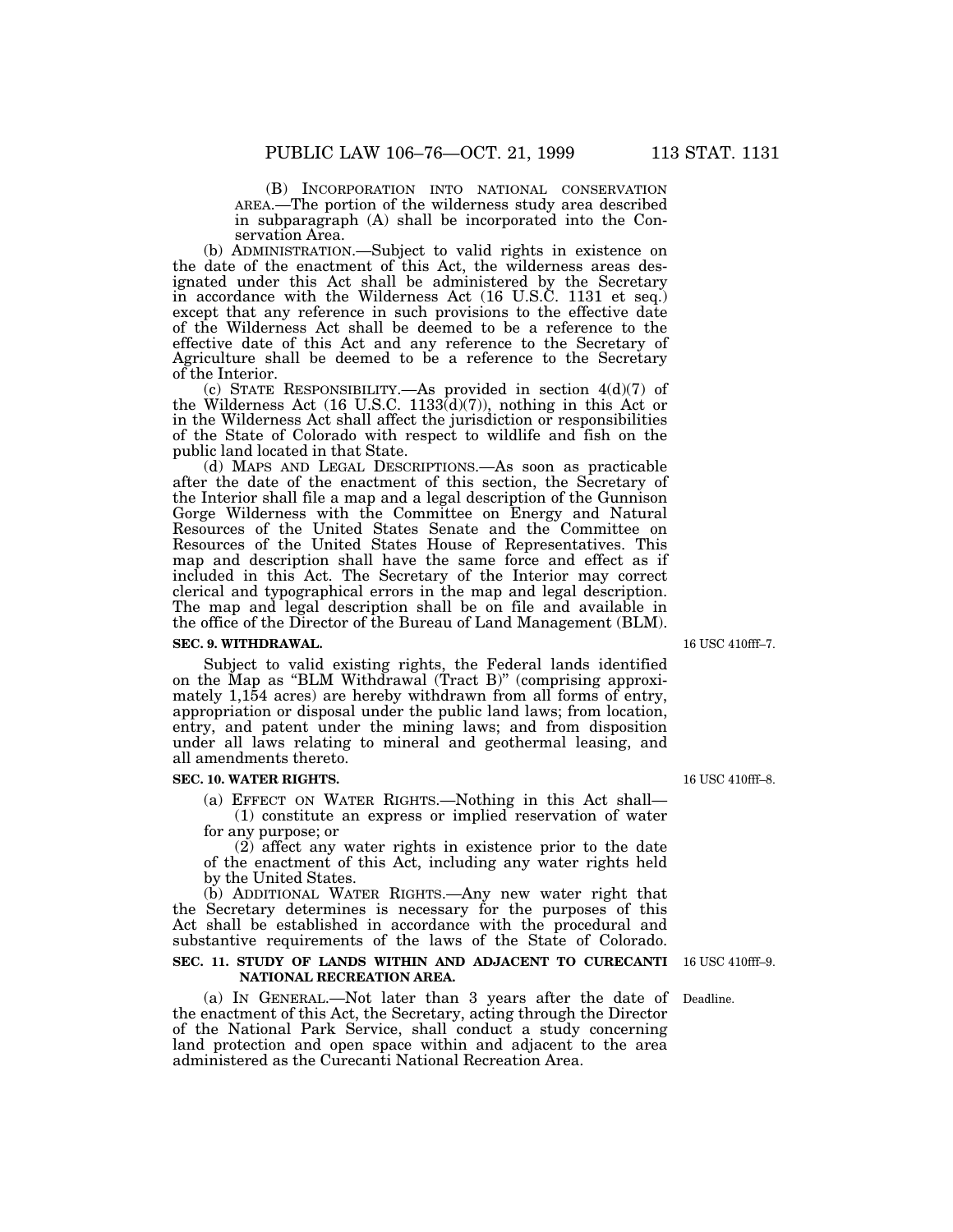(b) PURPOSE OF STUDY.—The study required to be completed under subsection (a) shall—

(1) assess the natural, cultural, recreational and scenic resource value and character of the land within and surrounding the Curecanti National Recreation Area (including open vistas, wildlife habitat, and other public benefits);

(2) identify practicable alternatives that protect the resource value and character of the land within and surrounding the Curecanti National Recreation Area;

(3) recommend a variety of economically feasible and viable tools to achieve the purposes described in paragraphs (1) and (2); and

(4) estimate the costs of implementing the approaches recommended by the study.

Deadline.

(c) SUBMISSION OF REPORT.—Not later than 3 years from the date of the enactment of this Act, the Secretary shall submit a report to Congress that—

(1) contains the findings of the study required by subsection (a);

(2) makes recommendations to Congress with respect to the findings of the study required by subsection (a); and

(3) makes recommendations to Congress regarding action that may be taken with respect to the land described in the report.

(d) ACQUISITION OF ADDITIONAL LAND AND INTERESTS IN LAND.—

(1) IN GENERAL.—Prior to the completion of the study required by subsection (a), the Secretary may acquire certain private land or interests in land as depicted on the Map entitled ''Proposed Additions to the Curecanti National Recreation Area'', dated 01/25/99, totaling approximately 1,065 acres and entitled "Hall and Fitti properties".

(2) METHOD OF ACQUISITION.—

(A) IN GENERAL.—Land or an interest in land under paragraph (1) may be acquired by—

(i) donation;

(ii) purchase with donated or appropriated funds;

or

(iii) exchange. (B) CONSENT.—No land or interest in land may be

acquired without the consent of the owner of the land. (C) BOUNDARY REVISIONS FOLLOWING ACQUISITION.—

Following the acquisition of land under paragraph (1), the Secretary shall—

(i) revise the boundary of the Curecanti National Recreation Area to include newly-acquired land; and

(ii) administer newly-acquired land according to applicable laws (including regulations).